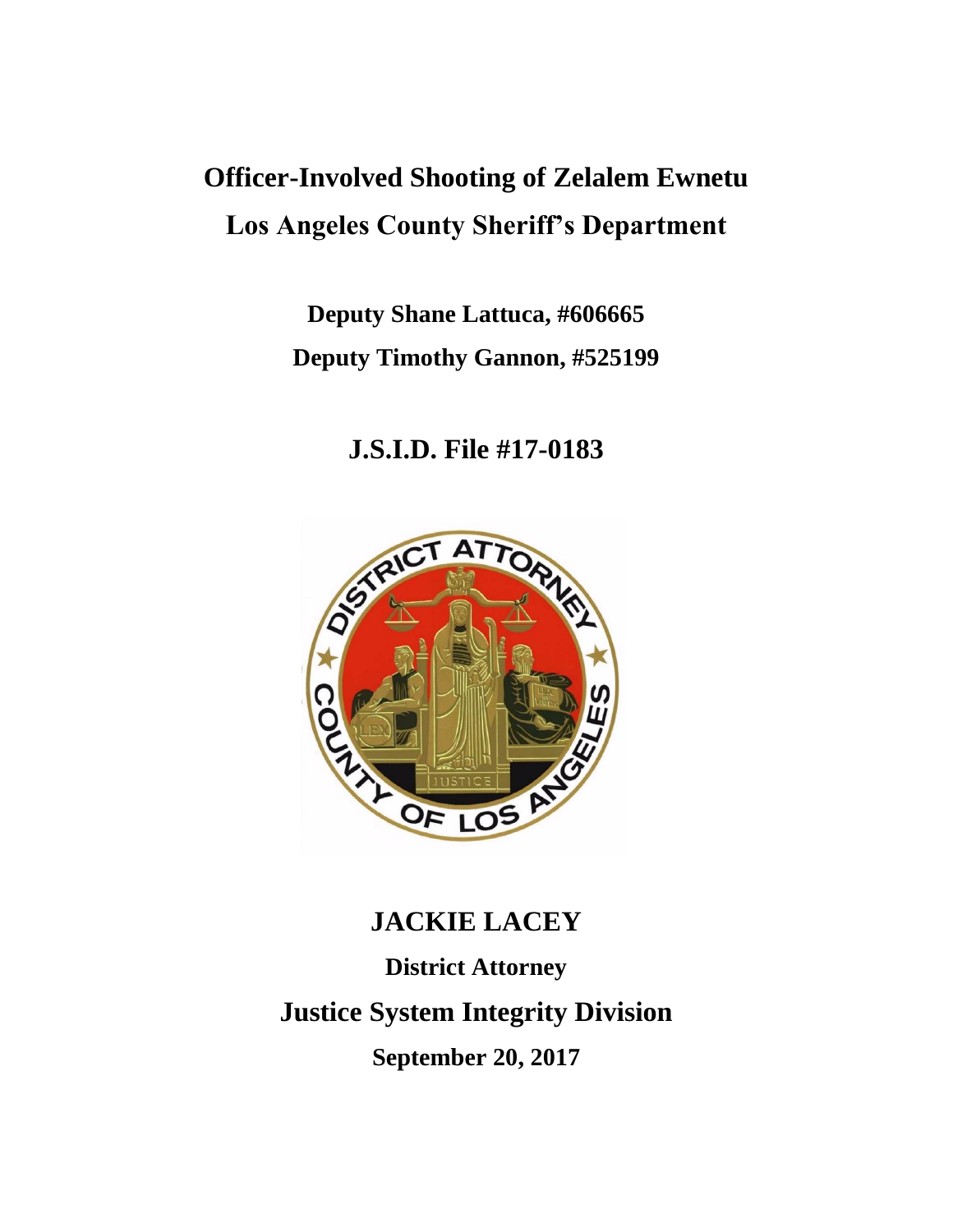#### **MEMORANDUM**

- TO: CAPTAIN CHRISTOPHER BERGNER Los Angeles County Sheriff's Department Homicide Bureau 1 Cupania Circle Monterey Park, California 91755
- FROM: JUSTICE SYSTEM INTEGRITY DIVISION Los Angeles County District Attorney's Office
- SUBJECT: Officer Involved Shooting of Zelalem Ewnetu J.S.I.D. File #17-0183 L.A.S.D. File #017-05737-2176-013
- DATE: September 20, 2017

The Justice System Integrity Division of the Los Angeles County District Attorney's Office has completed its review of the April 12, 2017, fatal shooting of Zelalem Ewnetu by Los Angeles County Sheriff's Department (LASD) Deputies Shane Lattuca and Timothy Gannon. We find that the deputies acted in lawful self-defense and defense of another.

The District Attorney's Command Center was notified of this shooting on April 12, 2017, at 1:07 a.m. The District Attorney Response Team responded to the scene and was given a briefing and walk-through by LASD Lieutenant Joe Mendoza.

The following analysis is based on reports prepared by the LASD Homicide Bureau submitted to this office by Detectives Michael Valento and John Duncan. The reports include photographs, audio-recorded interviews of witnesses, surveillance videotape, and radio transmissions.

#### **FACTUAL ANALYSIS**

#### **The 9-1-1 Call**

On April 12, 2017, at 12:54 a.m., a 9-1-1 caller reported a suspected automobile burglary in progress in front of the caller's residence.

A frame from a surveillance videotape showing the suspected burglar is shown below: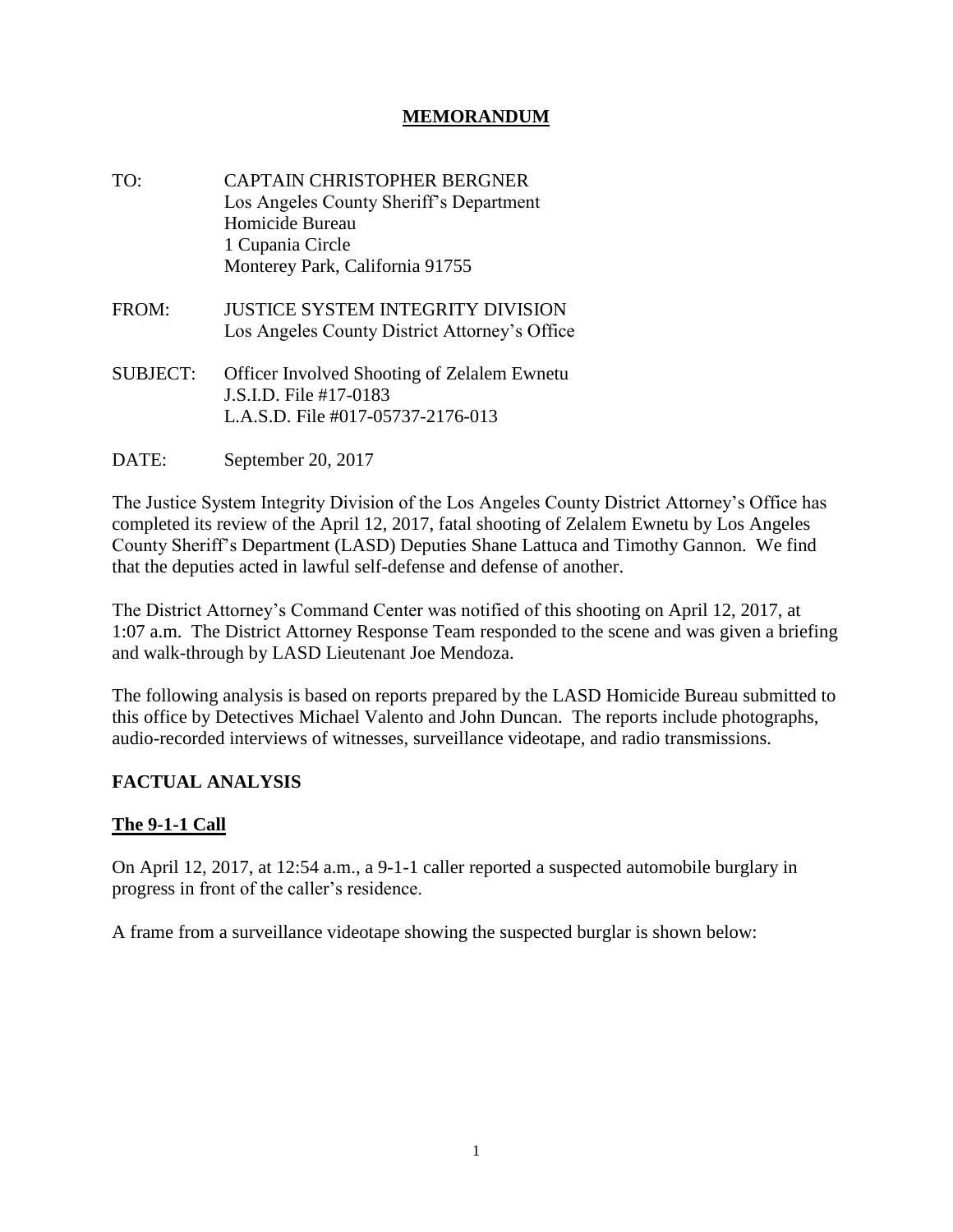

### **The Deputies Respond**

Deputies Shane Lattuca and Timothy Gannon responded to the 9-1-1 call and saw an unoccupied white Honda automobile with the trunk open, which was consistent with the report of a possible automobile burglary in progress.

At the same time, the deputies noticed a black sedan parked in an adjacent alley. The vehicle was running and the brake lights were illuminated. Believing that the black sedan might be connected with the reported automobile burglary, Lattuca and Gannon drove down the alley, parked behind the black sedan, and exited their patrol car to investigate further.<sup>1</sup>

Gannon approached on the driver's side of the vehicle and Lattuca approached on the passenger side.

The positions of the involved vehicles are shown in the aerial photograph below:

<sup>&</sup>lt;sup>1</sup> The subsequent investigation did not reveal any evidence that Ewnetu was involved in a burglary.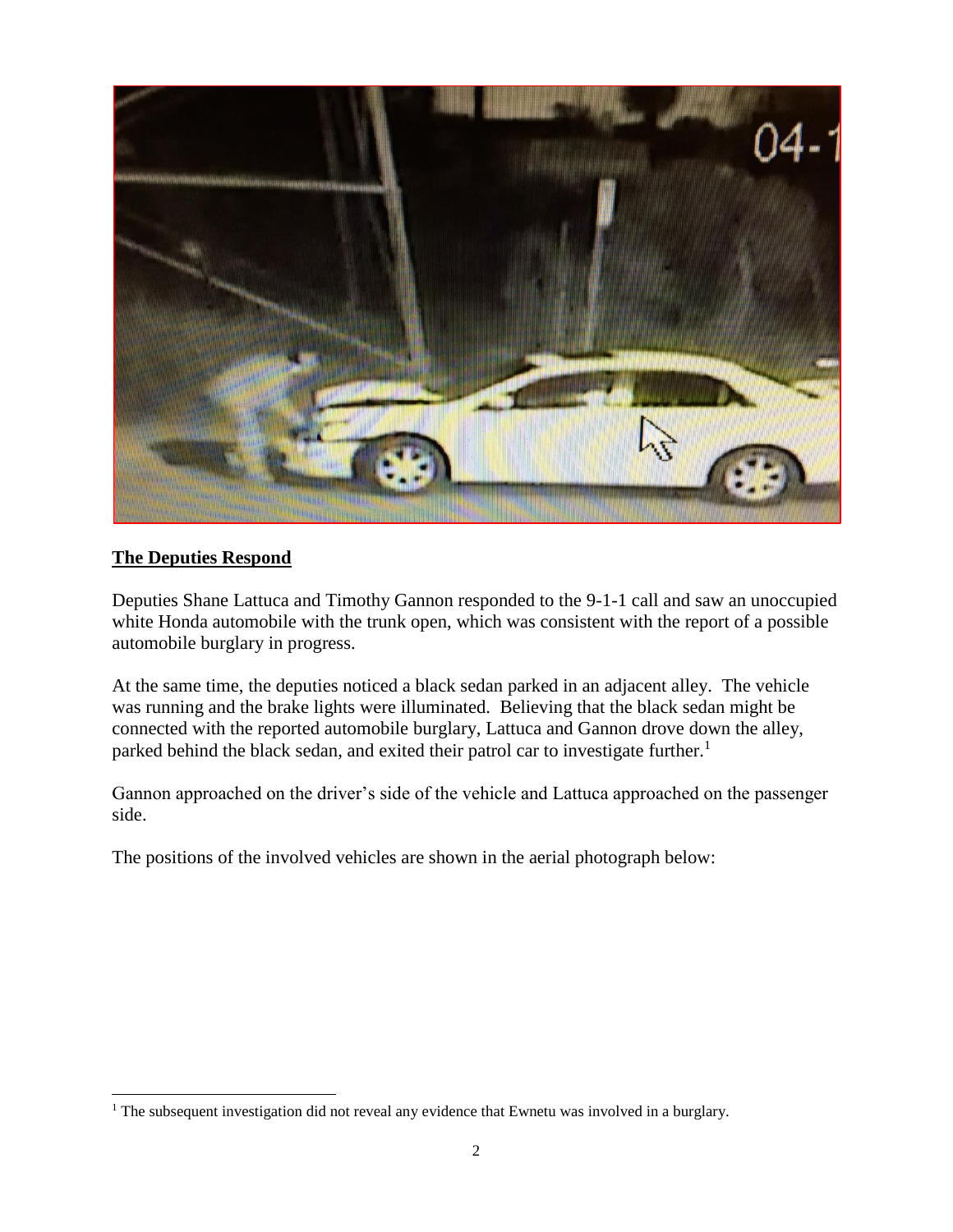

#### **Contact with Zelalem Ewnetu**

Gannon contacted the driver of the black sedan, who was later identified as Zelalem Ewnetu, through the driver's side window. Lattuca observed from the passenger side of the vehicle. The deputies smelled marijuana emitting from the vehicle as they approached.

Investigators later located three containers of marijuana in the center console of Ewnetu's vehicle. Two of the containers were labeled "medical cannabis" and labeled with the strains "Pure" and "Kill." The third container was unlabeled. A "pre-rolled" marijuana cigarette labeled "Caviar Gold" was also located in a container in the vehicle, and a partially burned marijuana cigarette and a lighter were also found near the gearshift. Photographs of those items are shown below: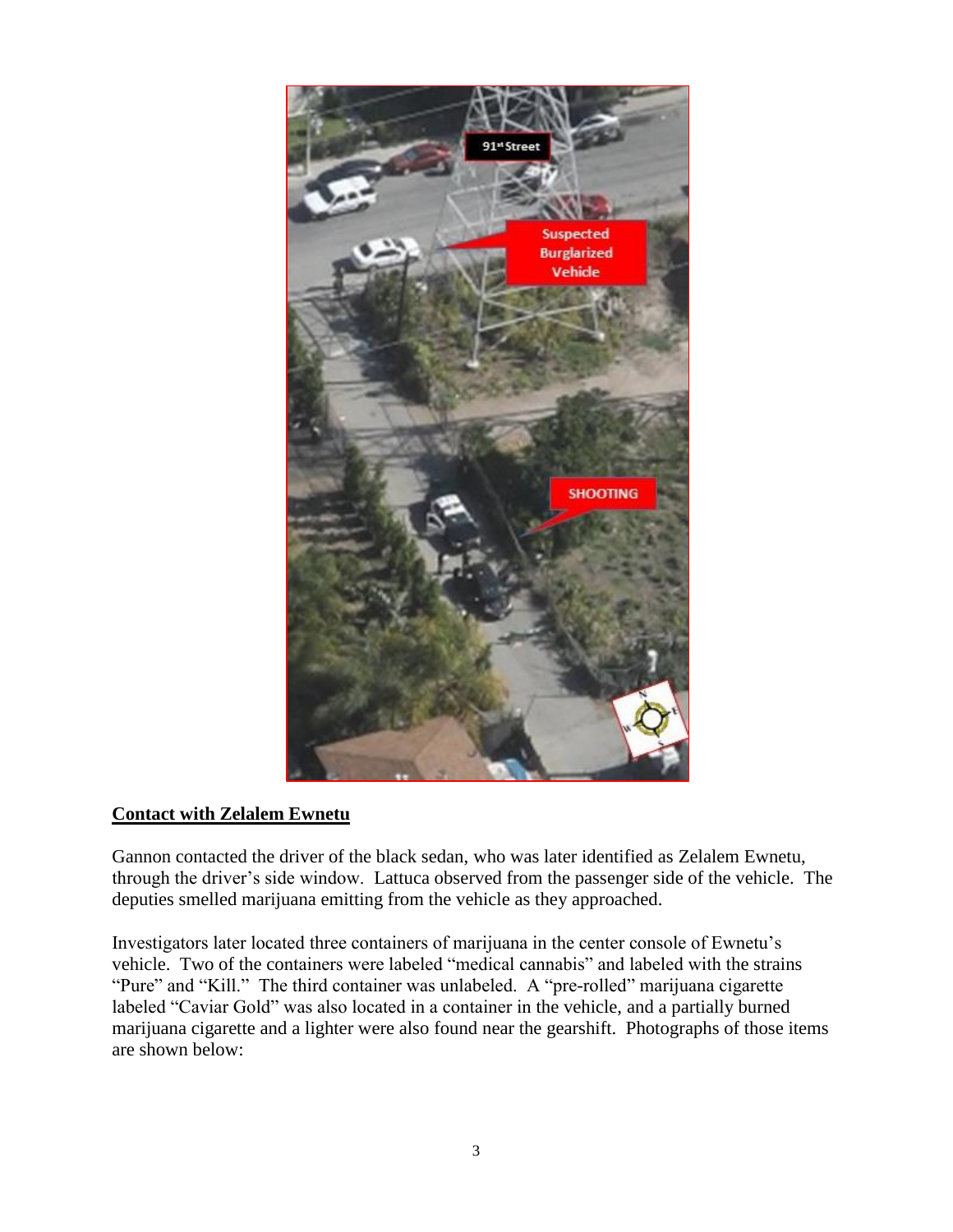



Gannon conversed with Ewnetu, who was upset with the deputies for contacting him. Ewnetu used profanity, was speaking "nonsensically" at times, was "talking with his hands," and would not place his hands on the steering wheel as ordered. Gannon explained that the deputies were contacting him because he was parked illegally, blocking an alley, and they were investigating a burglary in the area. Gannon also explained that Ewnetu could not smoke marijuana in a vehicle. Ewnetu said he could smoke marijuana "where [he] wanted."

Gannon ordered Ewnetu to exit the vehicle so he could further investigate Ewnetu's use of marijuana while in the car. *See Vehicle Code section 23152(a).*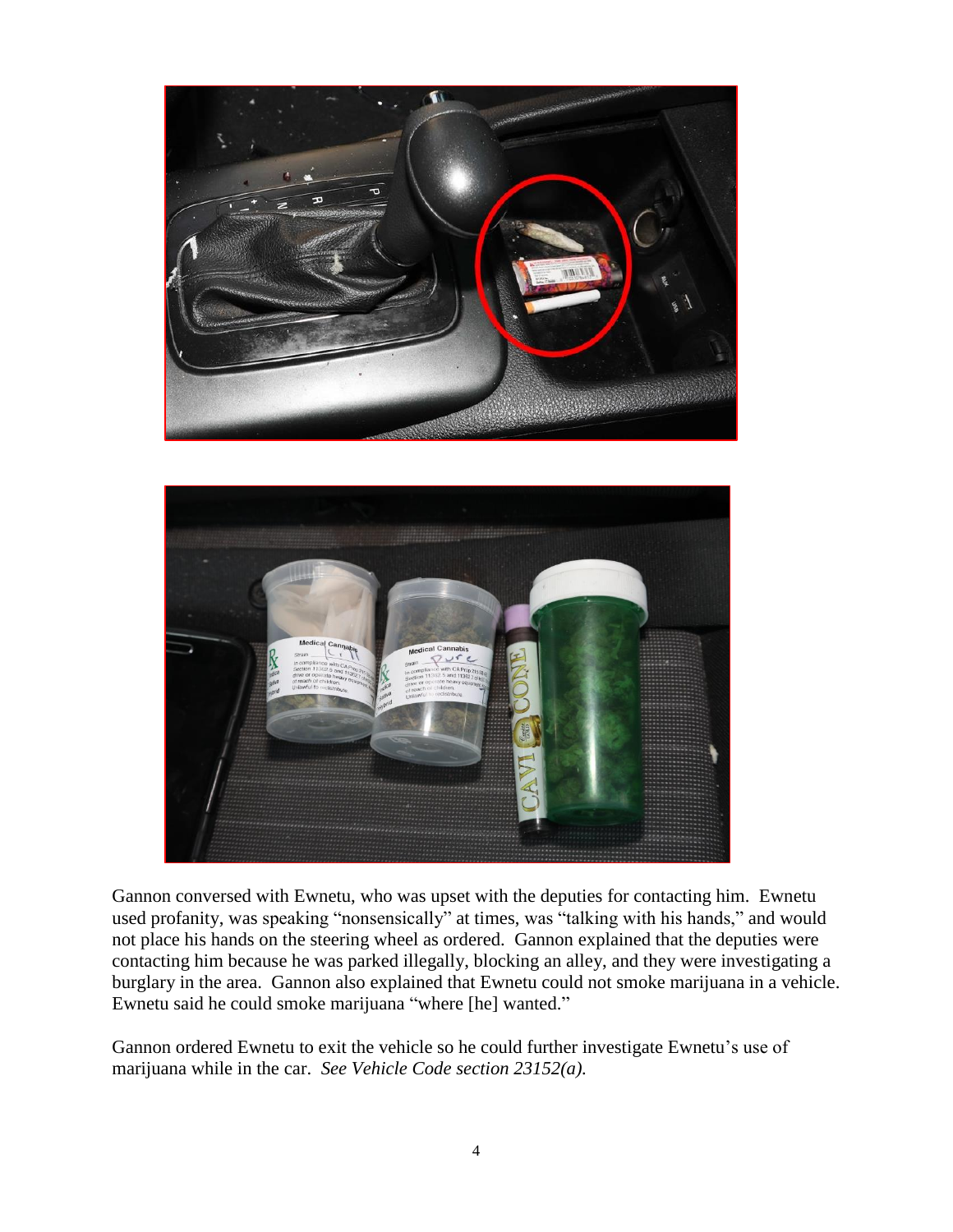#### **The Shooting**

Lattuca, who was observing Ewnetu through the partially open passenger side window, reached into the vehicle to unlock the passenger side door. In response, Ewnetu rolled up the window and pinned Lattuca's arm between the window and the door frame. Lattuca was able to free his arm and unlock and open the door. He reached into the vehicle, turned off the car, and pulled the keys out of the ignition.

Gannon opened Ewnetu's door and placed his hand on Ewnetu's forearm to guide him out of the vehicle.

Ewnetu suddenly twisted his upper body to the right, reached into the backseat, produced a loaded .40 caliber semiautomatic pistol, and appeared to "rack" it (i.e. he attempted to pull the slide of the gun back to load a round in the chamber). Lattuca screamed to his partner, "Gun! Gun! Gun!"

Fearing that Ewnetu was going to shoot him or Gannon, Lattuca drew his service weapon and fired at Ewnetu.

Despite being struck with several rounds, Ewnetu was able to exit the vehicle and point the gun at Gannon, who was retreating and seeking cover toward the back of Ewnetu's vehicle.

Gannon also fired at Ewnetu, as Lattuca fired a second volley of rounds. Ewnetu dropped his gun and fell to the ground near his open driver's side door and died at the scene.

Gannon approached Ewnetu, who was lying face down and with his hands concealed underneath his body near his waistband. Gannon kicked Ewnetu's gun away from him, for officer safety purposes. Ewnetu's gun as it was recovered behind his vehicle is circled in red in the photograph below:

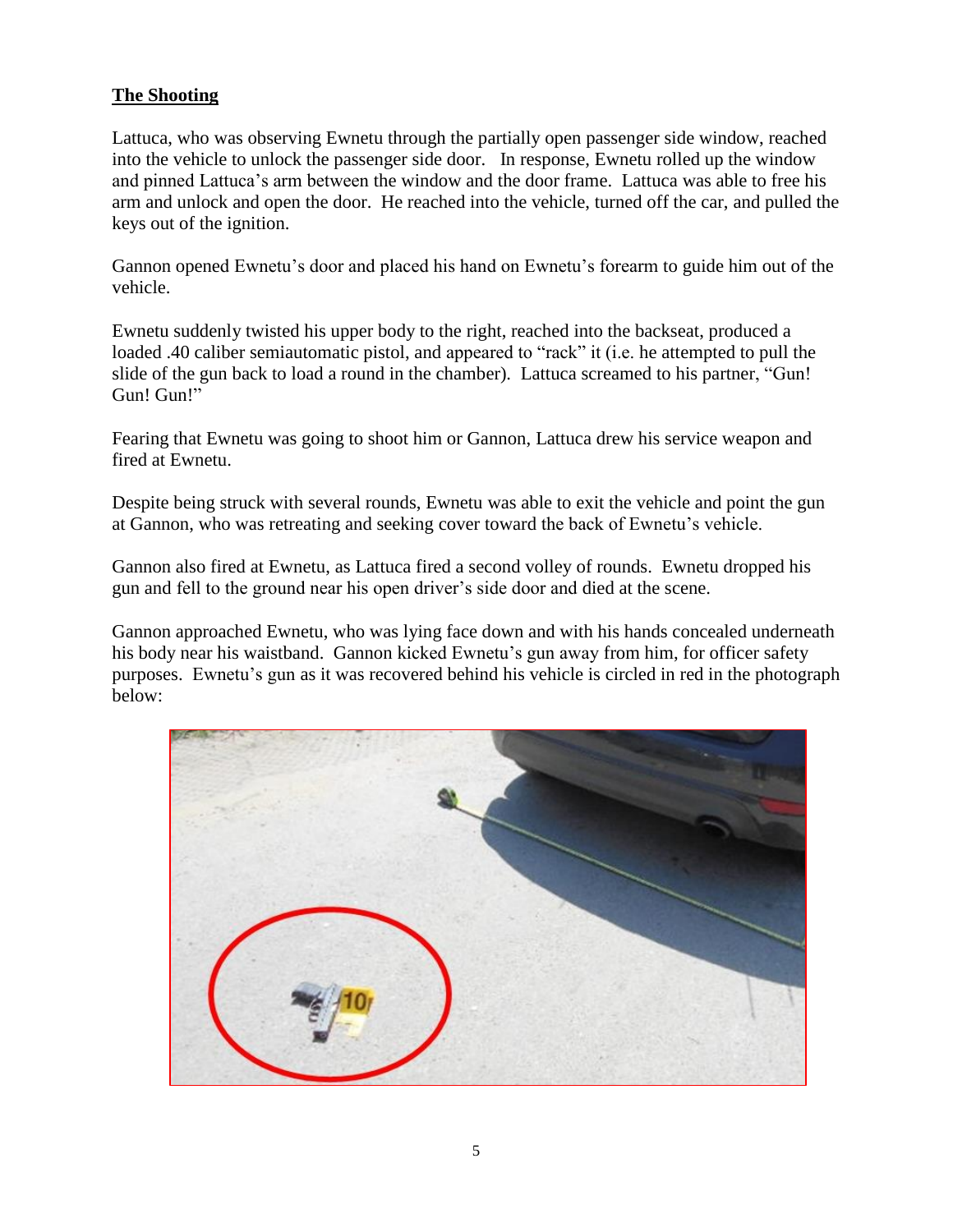#### **Statement of Deputy Shane Lattuca**

Deputy Lattuca provided a voluntary statement to investigators.

Lattuca was on patrol with his partner, Gannon, when they responded to a radio call of an automobile burglary near the intersection of 91<sup>st</sup> Street and Compton Avenue. Lattuca and Gannon were in uniform and in a marked black and white patrol vehicle. Gannon was driving.

They arrived in the area less than five minutes after receiving the radio call. Lattuca and Gannon saw a white Honda automobile with the trunk open, which was suspicious, so they stopped to investigate. As they did so, Lattuca and Gannon saw a black sedan stopped in an adjacent darkened alley, and the taillights of that vehicle were on. That drew their attention and they decided to investigate further to see if the black sedan was involved in the reported burglary.

Lattuca exited the patrol car and Gannon followed behind. As Lattuca approached the passenger side of the black sedan, he could not see into the vehicle because the windows were tinted. He drew his service weapon, a 9mm semiautomatic pistol, and illuminated the vehicle with his flashlight. The front, passenger side window was partially down and the vehicle was running. Lattuca could see Ewnetu in the driver's seat through the open passenger side window. Lattuca smelled marijuana emitting from the vehicle.

Ewnetu did not appear initially to be aware of the deputies' presence, and may have been looking at his cellular telephone. No one else was inside the vehicle. Ewnetu eventually noticed Lattuca and said, "Why are you stopping me?" For his protection, Lattuca ordered Ewnetu to roll down the windows and place his hands on the steering wheel. At that point, Ewnetu had both hands on his cellular telephone. Ewnetu was not complying with Lattuca's orders and kept asking, "Why? Why?" Lattuca told him to "relax" and put his hands on the steering wheel. Ewnetu refused and continued to use his telephone.

By that time, Gannon had approached the vehicle on the driver's side and illuminated Ewnetu with his flashlight. When Ewnetu directed his attention to Gannon, Lattuca holstered his service weapon and, using his right hand, reached through the open passenger side window to unlock the door. Ewnetu, using a power window switch in the vehicle, rolled up the passenger side window and trapped Lattuca's arm between the window and the door frame, which caused Lattuca pain. Lattuca was able to twist and pull hard on his arm to yank it free, and he then used his left hand to open the unlocked door using the handle on the outside of the vehicle. As he did so, Ewnetu repeated, "Why are you stopping me? I haven't done anything wrong."

Ewnetu dropped his telephone and moved his right hand toward the center console and the gearshift, which was in the "park" position. Lattuca feared that Ewnetu was attempting to shift the car into gear and drive away, with Lattuca still standing in the open passenger side door of the vehicle.

While Ewnetu's attention was drawn to Gannon, Lattuca reached into the vehicle and took the keys out of the ignition and placed them on the roof of the car.

Gannon conversed with Ewnetu to explain the reason for the deputies contacting him. Gannon said they were investigating a burglary and they also smelled marijuana coming from Ewnetu's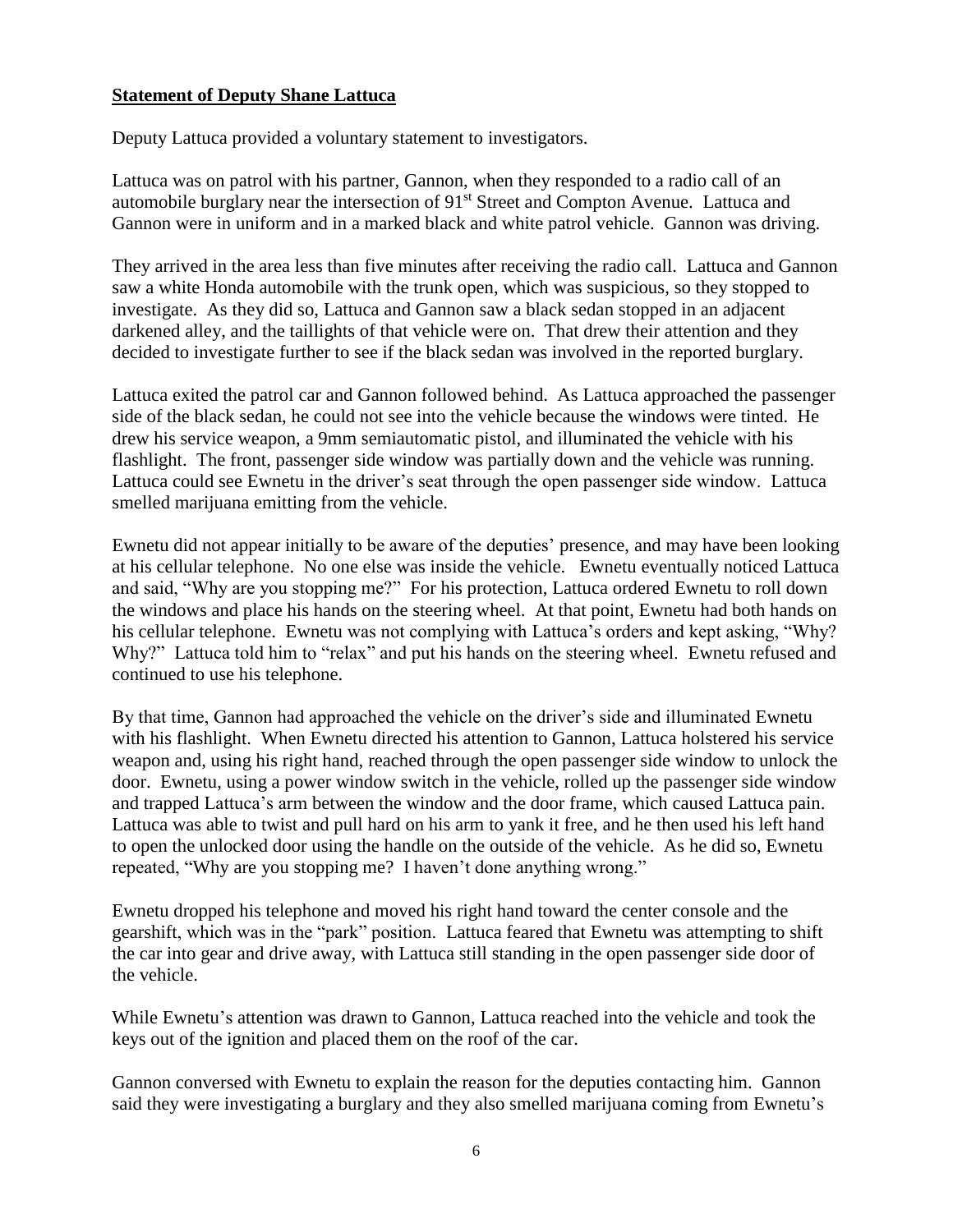vehicle. Ewnetu explained that it was legal to smoke marijuana. Gannon responded that it was not necessarily legal to do so inside a vehicle. Ewnetu was extremely agitated. Gannon ordered Ewnetu to exit the vehicle.

Ewnetu initially placed both hands toward the driver's side door panel as if to get out of the vehicle, but then suddenly twisted his upper body clockwise, and reached rapidly with both hands through the center console area toward the back seat.

Based on the totality of the circumstances to that point, including Ewnetu's unusual behavior, non-compliance with their orders, and movements, Lattuca believed that Ewnetu was reaching into the back seat to retrieve a firearm.

Lattuca drew his service weapon and told Ewnetu, "Show me your hands."

Ewnetu did not comply and instead produced a black semiautomatic handgun from the back seat, held it in his right hand as if he was going to fire it, and used his left hand to pull the slide back on the gun to "rack" a round. Lattuca believed that Ewnetu was going to kill him or his partner. Lattuca screamed, "Gun! Gun! Gun!" to warn Gannon. Gannon stepped back, and Lattuca fired four to six rounds at Ewnetu.

Ewnetu turned to his left as if to get out of the vehicle or turn the gun on Gannon. Lattuca walked backward toward the patrol vehicle in order to get cover and gain a more advantageous position. Gannon was to Lattuca's left, abreast of him, and also walking backward.

Lattuca lost sight of Ewnetu momentarily but then saw him emerge from the open, driver's side door and stand up. Lattuca heard Gannon fire two or three rounds at Ewnetu at that point.

Lattuca did not know if Ewnetu fired any rounds.

Ewnetu exited the vehicle, took a shooting stance, and pointed the gun at Gannon. Fearing that Ewnetu was going to shoot and kill Gannon, Lattuca fired four or five more rounds at Ewnetu through the back of Ewnetu's vehicle. Ewnetu fell to the ground, face down with both hands under his body near his waistband, and continued to move. Ewnetu's gun landed next to his body.

Lattuca ordered Ewnetu to show his hands but he kept moving for approximately one minute. Lattuca thought that Ewnetu could be reaching for another gun.

Gannon approached Ewnetu and used his boot to kick Ewnetu's gun a safe distance away.

Lattuca called for help, and backup units arrived and formulated a plan to approach Ewnetu.

Believing that Ewnetu could still be armed and might attempt to retrieve a second gun, a supervisor authorized another deputy to use a less lethal stun bag on Ewnetu in order to gain his compliance. That deputy fired two stun bag rounds at Ewnetu. The rounds struck Ewnetu in the back but he did not respond. It appeared at that point that Ewnetu was incapacitated, so an arrest team approached.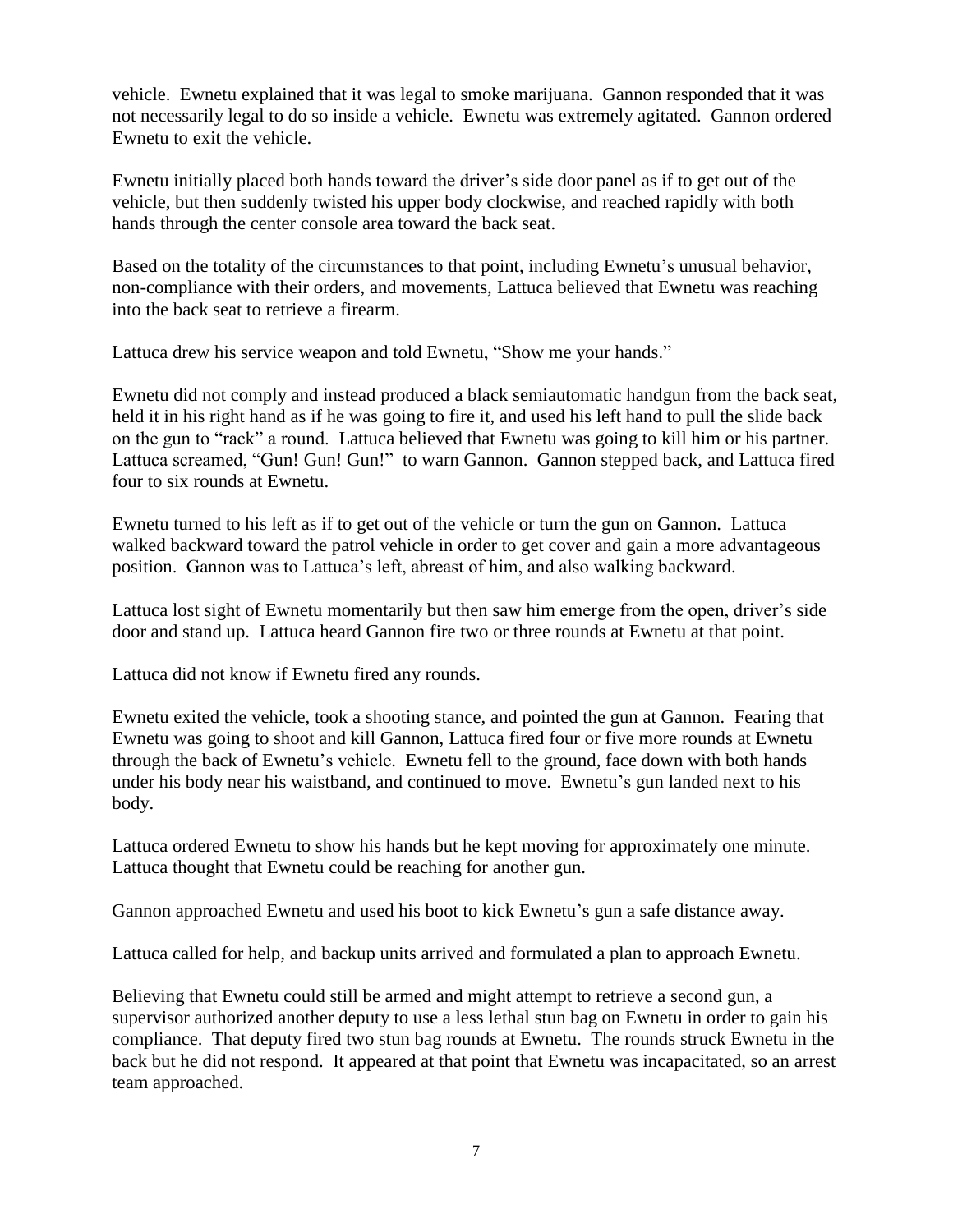The fire department was called to render medical assistance to Ewnetu.

#### **Statement of Deputy Timothy Gannon**

Deputy Gannon provided a voluntary statement to investigators.

Gannon was on patrol with Lattuca when they responded to a radio call of an automobile burglary. When they arrived in the area of the call, Gannon and Lattuca saw a vehicle with the trunk open, which seemed suspicious and was consistent with a possible burglary. They looked down an adjacent alley, which was very dark, and saw a black sedan parked with the brake lights illuminated. Gannon drove the patrol vehicle down the alley and stopped behind the black sedan to investigate whether it may have been involved in the burglary. Gannon illuminated the vehicle with his spotlight and exited the vehicle with Lattuca. Since they were investigating a burglary, were in an area known for a high incidence of crime and gang activity, were in a dark alley, and were approaching a suspicious vehicle that they could not see into, Gannon drew his service weapon.

The doors of the black sedan were closed and they could not see into the vehicle because of the dark tint on the windows. Gannon approached on the driver's side and Lattuca approached on the passenger side. Gannon could smell marijuana emitting from the vehicle. He tapped on the driver's side window with his flashlight and Ewnetu rolled the window down. A plume of marijuana smoke emitted from the interior of the vehicle. No one else was in the car. Gannon asked Ewnetu what he was doing there, and told Ewnetu that he was parked illegally and blocking the alley. He also informed Ewnetu that it was illegal to smoke marijuana in a vehicle. Ewnetu said he could smoke marijuana wherever he wanted and it was his "prerogative" to be there. Gannon asked Ewnetu to roll his window all of the way down. Ewnetu was very upset and bothered that the deputies were contacting him, was making furtive movements, was "talking with his hands," and was yelling "nonsensically" and using profanity.

Ewnetu eventually rolled his window down more and then unlocked his door. Gannon opened the door and informed Ewnetu that he was being detained for investigation of smoking marijuana in the vehicle and not wearing a seatbelt. Gannon asked Ewnetu to step out of the car.

Ewnetu was agitated, but was not overtly aggressive at that point. Gannon put his arm on Ewnetu's forearm to guide him out of the vehicle. Ewnetu immediately pulled his arm away from Gannon, twisted his body in a clockwise direction, and reached toward the back seat with his right hand. Gannon heard Lattuca yell, "Gun!"

Gannon walked backward and heard Lattuca fire. He saw the muzzle of Ewnetu's gun come above the steering wheel and out the driver's side door. In fear for his life, Gannon moved toward the rear of the vehicle and fired two to three rounds at Ewnetu. Ewnetu exited the vehicle and fell to the ground. Gannon was unsure if Lattuca fired again. Gannon retreated to behind his patrol car, advised Lattuca to radio for backup, and continued to give Ewnetu verbal commands to show his hands, while holding him at gunpoint.

Ewnetu appeared to be hit with the gunfire, was face down, and his hands were underneath him. The gun was on the ground next to him. Gannon approached and kicked the gun a safe distance away.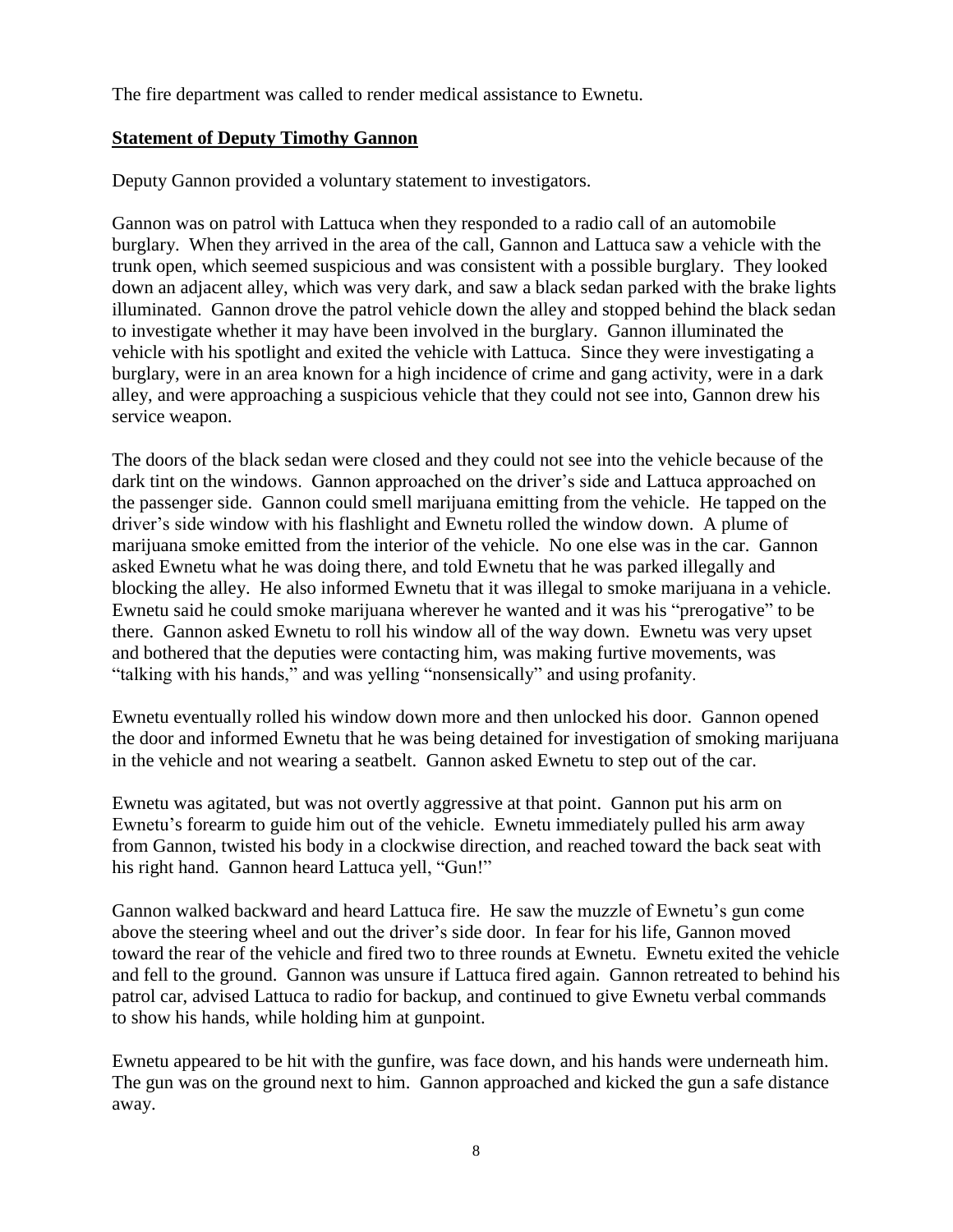Backup units arrived and another deputy fired stun bag rounds at Ewnetu, believing that he could still be alive and attempting to retrieve another gun. An arrest team eventually approached and performed CPR on Ewnetu.

#### **Statement of Belete A.**

Belete A. is a cousin of Ewnetu. He told investigators he was aware of the shooting and was in disbelief as to what transpired. Ewnetu was a mechanical and nuclear engineer and his alleged actions were out of character for him. Belete A. was also shocked to learn that Ewnetu had a handgun in his possession, and never knew him to possess any firearm.

#### **Autopsy**

On April 16, 2017, Deputy Medical Examiner Ogbonna Chinwah, M.D. of the Los Angeles County Medical Examiner's Office conducted an autopsy of Ewnetu's remains. He concluded that Ewnetu was shot four times and died from multiple gunshot wounds. Three projectiles were recovered from Ewnetu's body. Two of the gunshots entered Ewnetu's right arm and were nonfatal injuries. Another gunshot entered Ewnetu's left, upper back and continued into the chest, which was a fatal injury. A gunshot also passed through Ewnetu's right arm and into his chest, which was also a fatal injury. The coroner's diagram showing the trajectory and path of the gunshot wounds is shown below:

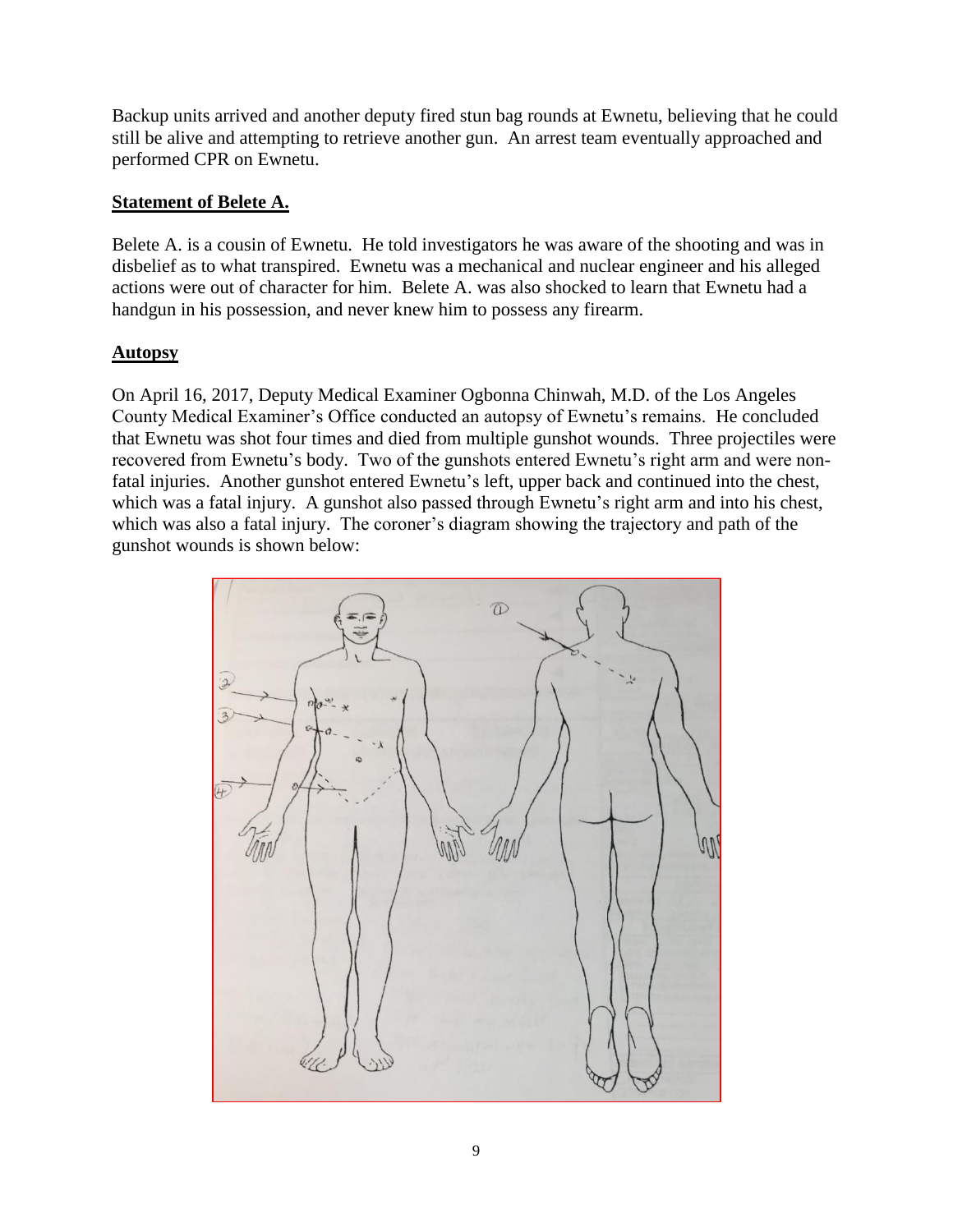A toxicology analysis was performed and showed the presence of THC (marijuana) in Ewnetu's  $b$ lood. $<sup>2</sup>$ </sup>

#### **Firearms Evidence**

Ewnetu was armed with a .40 caliber Smith and Wesson semiautomatic handgun, which was registered to him. He purchased the gun in Los Angeles on June 29, 2015.

When the gun was inspected at the scene, there was no round in the chamber, which indicates that Ewnetu may not have successfully pulled the slide back on the gun ("racked" it) to load a round into the chamber. There were ten live rounds in the magazine. Sixteen .40 caliber live rounds were located in the center console of Ewnetu's vehicle. The gun was later examined forensically and determined to be functional.

A zippered storage case for the pistol was located in Ewnetu's glovebox. The case was not locked but it had a padlock attached. A key for the pouch was on the same keychain with the key to Ewnetu's vehicle.

There is no evidence that Ewnetu fired his gun during the incident.

A photograph of Ewnetu's firearm, after it was rendered safe by investigators, is shown below:



<sup>2</sup> Ewnetu had 12 ng/mL of Delta 9-Tetrahydrocannabinol (THC) in his blood at the time of the autopsy. For reference, and to provide context to the meaning of THC levels, it is notable that there is no *per se* level of THC to show driving impairment in California. However, some states prohibit driving with a THC level of 5 ng/mL or above. According to a National Highway Traffic Safety Administration panel of toxicologists, it is difficult to establish a relationship between a person's THC blood concentration and performance impairing effects and it is inadvisable to try to predict effects based on blood THC concentrations alone, and it is currently impossible to predict specific effects based on THC concentrations. The pharmacological effects of marijuana vary with dose, route of administration, experience of user, vulnerability to psychoactive effects, and setting of use. At recreational doses, the effects of THC include relaxation, euphoria, relaxed inhibitions, sense of well-being, disorientation, altered time and space perception, lack of concentration, impaired learning and memory, alterations in thought formation and expression, drowsiness, sedation, mood changes such as panic reactions and paranoia, and a more vivid sense of taste, sight, smell, and hearing. Stronger doses intensify reactions and may cause fluctuating emotions, flights of fragmentary thoughts with disturbed associations, a dulling of attention despite an illusion of heightened insight, image distortion, and psychosis. *Cooper, Fiona and Logan, Barry. 2000. U.S. Department of Transportation, National Highway Transportation Safety Administration: Drugs and Human Performance Fact Sheet. pp. 7-12*.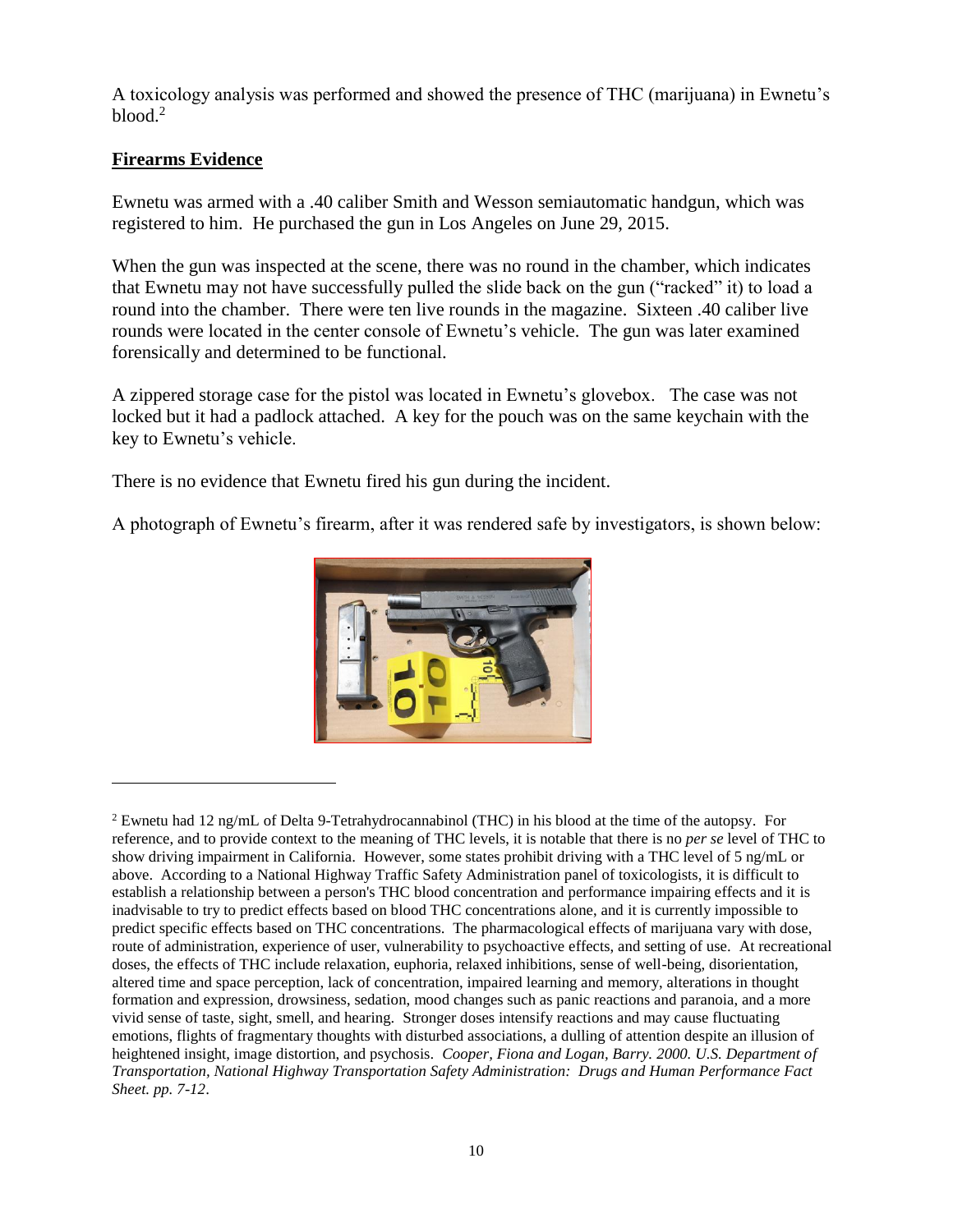Gannon was armed with a 9mm Berretta semiautomatic pistol loaded with 15 rounds in the magazine and one round in the chamber. His service weapon was inspected after the shooting and there was one round in the chamber and 13 rounds in the magazine, which is consistent with him shooting twice.

Lattuca was armed with a 9mm Smith and Wesson semiautomatic pistol loaded with 17 rounds in the magazine and one round in the chamber. His service weapon was inspected after the shooting and there was one round in the chamber and six rounds in the magazine, which is consistent with Lattuca firing 11 times.

Thirteen 9mm cartridge casings were recovered around Ewnetu's vehicle.

Three projectiles were recovered from Ewnetu's body.

There were 11 areas of bullet damage to Ewnetu's vehicle, including five bullet holes in the rear window and three bullet holes to the right, rear passenger window.

Two less-lethal stun bag shot shells and bean bags were located near Ewnetu and his vehicle.

# **Surveillance Videotape**

Surveillance videotape was recovered from a residence on 91<sup>st</sup> Street and shows an unidentified man tampering with the white Honda at 12:48 a.m. The surveillance tape also shows Ewnetu driving south on Compton Avenue and east onto 91<sup>st</sup> Street and into the alley and out of view at 1:12:12 a.m. The deputies are shown arriving 36 seconds later at 1:12:48 a.m. The shooting itself is not captured on videotape because it was off camera.

Lattuca and Gannon's patrol vehicle was not equipped with a dash camera, and Gannon and Lattuca were not equipped with body cameras or other recording devices.

A business adjacent to the shooting location, a marijuana dispensary, was equipped with surveillance cameras but they were not recording when the shooting occurred.

# **LEGAL ANALYSIS**

# **The Law**

California law permits the use of deadly force in self-defense or in the defense of another if that person actually and reasonably believes that he or others are in imminent danger of great bodily injury or death. Penal Code § 197; *People v. Randle* (2005) 35 Cal.4<sup>th</sup> 987, 994 (overruled on another ground in *People v. Chun* (2009) 45 Cal.4th 1172, 1201); *People v. Humphrey* (1996) 13 Cal.4th 1073, 1082; *see also, CALCRIM* 505.

The test of whether the officer's actions were objectively reasonable is "highly deferential to the police officer's need to protect himself and others." *Munoz v. City of Union City* (2004) 120  $Cal.$ App. $4<sup>th</sup>$  1077, 1102.